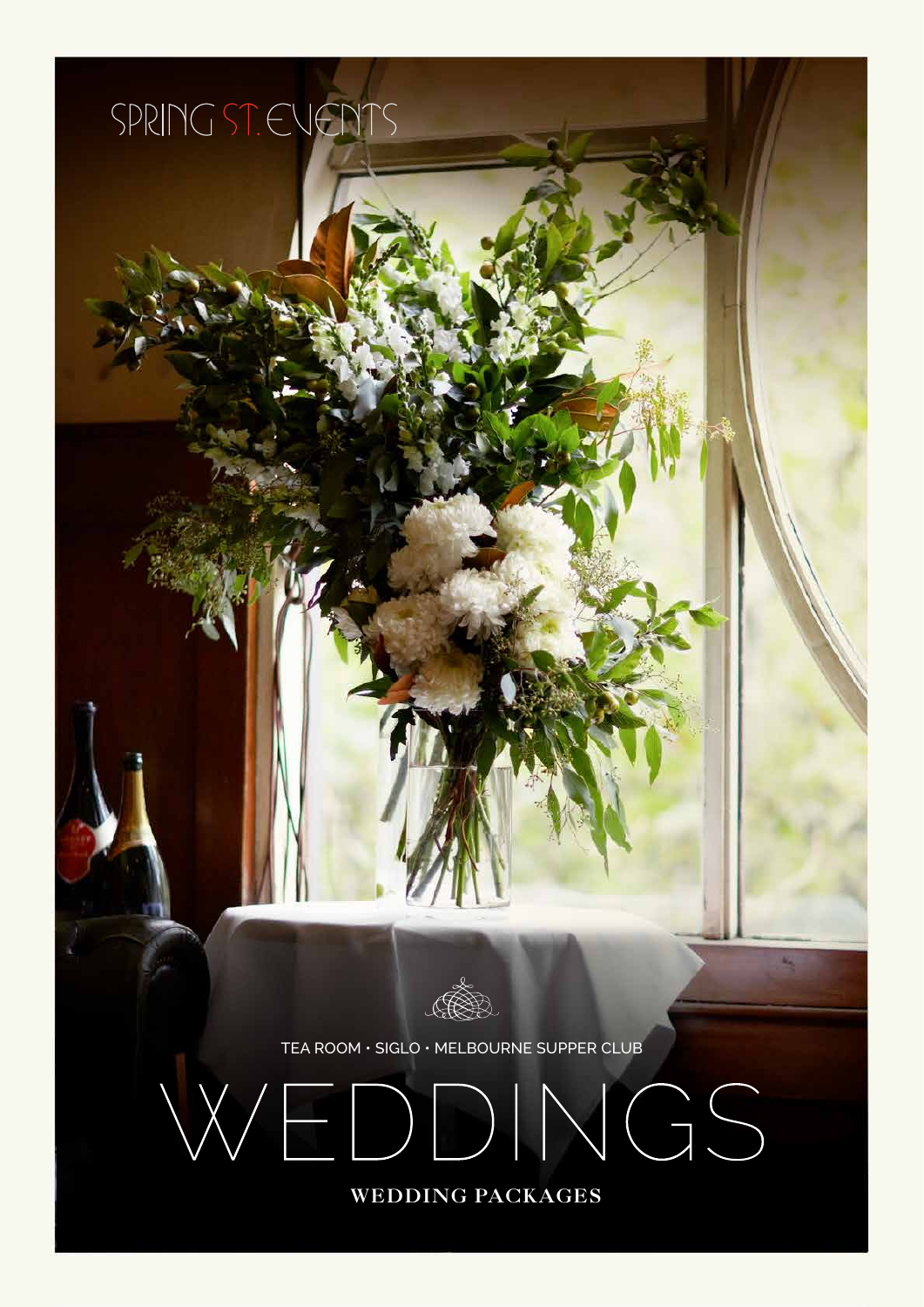# OUR WEDDING VENUES

Whether you are planning an intimate dinner or a lavish cocktail party, our experienced team of chefs have designed a range of menus tailored to suit all your requirements.

Our iconic Melbourne venues, the Tea Room, Melbourne Supper Club and Siglo offer unique, bespoke, and original, inner city chic spaces with a difference, our venues offer the perfect solution.



#### **— THE TEA ROOM**

This versatile space caters to all types of wedding receptions, allowing for a variety of room configurations, including small ceremonies and intimate dining.

The Tea Room can accommodate up to 50 guests seated and is available all year round for an exclusive reservations, Monday to Sunday.

### **—**

#### **SIGLO**

Perched over Spring Street, overlooking the gothic spires of St. Patrick's Cathedral and the grandeur of Parliament House, the views from our rooftop terrace offer the perfect backdrop for a memorable ceremony.

Siglo can accommodate up to 80 guests seated and is available for exclusive reservations Tuesday to Saturday until 4:00pm and on Sunday and Monday evening from 6pm.





### **MELBOURNE SUPPER CLUB**

Plush leather suites and shaded lamp lighting evokes a cool continental chic, with beautiful city views through the iconic circular bay window.

The Melbourne Supper Club can accommodate up to 20 guests seated and is available all year round for an exclusive reservations, Monday to Sunday.



**—**

#### FOR FURTHER INFORMATION PLEASE CONTACT

Jess Lazzaro or Sara Dean on 03 9654 0811 or 0427 230 166 or email us at info@springstreetevents.com.au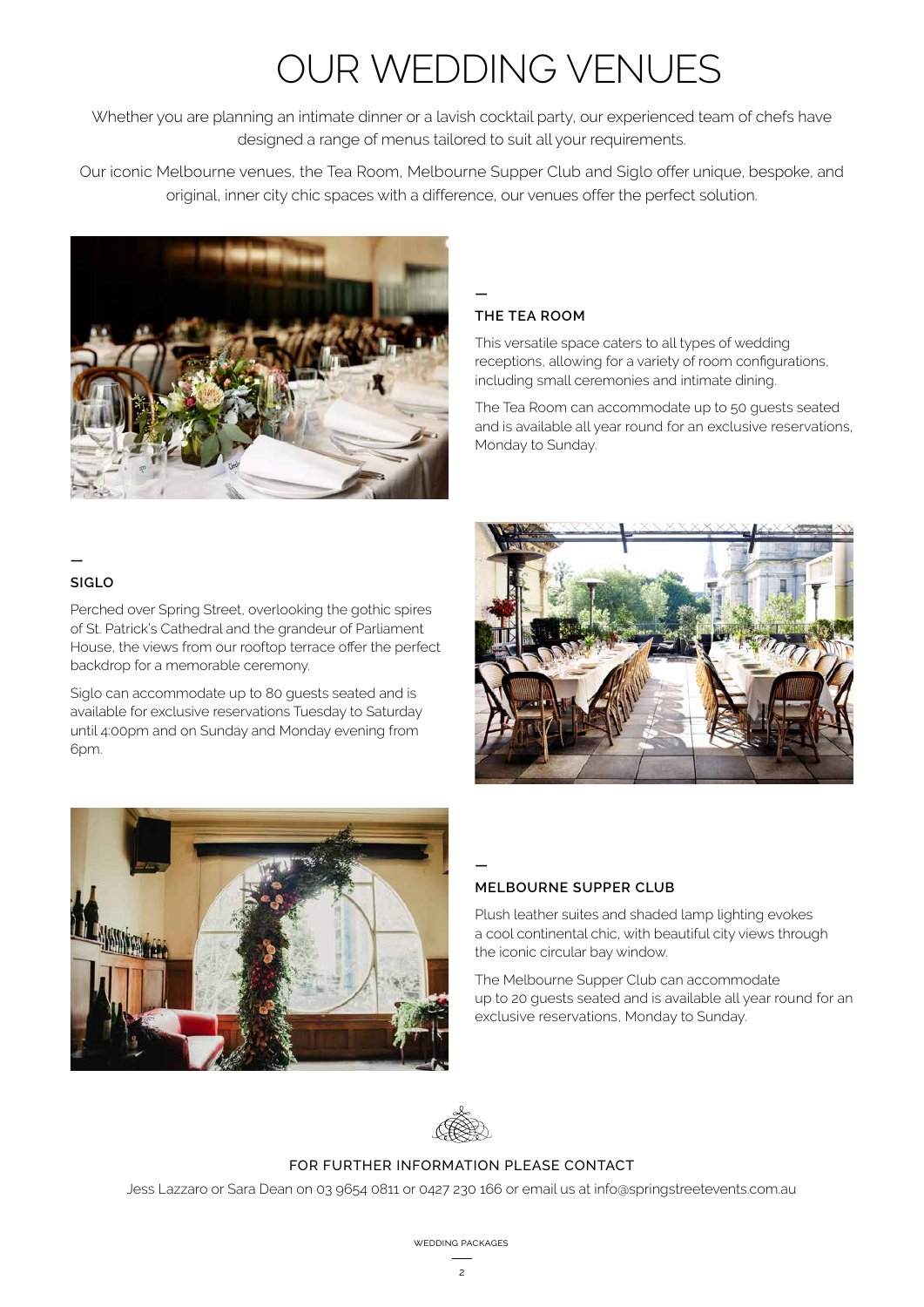# BOOKING TERMS & CONDITIONS

## OPERATION TIMES

\*Reservations are for a maximum of 4 hours for a lunch event and 5 hours for an evening event with an additional 1 hour allowed for a ceremony.

Reservations exceeding these timeframes will incur an additional minimum spend requirement of \$1,000 per hour.

|        | Tea Room/Supper Club               | Sialo                                               |
|--------|------------------------------------|-----------------------------------------------------|
| Lunch  | $12.00 \text{pm} - 4.00 \text{pm}$ | $12.00 \text{pm} - 4.00 \text{pm}$                  |
| Dinner | 6.00pm – 11.00m                    | $6.00 \text{pm} - 11.00 \text{pm}$ (Sun - Mon ONLY) |

*It is the responsibility of the organiser to inform all guests attending that the event is exclusive to the reserved area ie. the Tea Room, and that entry into other venues within the building will not be permitted.*

### SEATING CAPACITY

| <b>CONFIGURATION</b> | Tea Room | Supper Club | Siglo |
|----------------------|----------|-------------|-------|
| Cocktail             | 80       | 90          | 150   |
| Seated               | 50       | 20          | 80    |

*\*\*Please note that our venues may have reduced capacities due to government restrictions. Please contact your event co-ordinator for details.*

## MINIMUM CHARGES ~ TEA ROOM, SUPPER CLUB

All your food and beverages count towards your minimum spend. \*Please note: this is not a room hire fee. Ceremony fee is additional.

| JAN – OCT                                                                        | Tea Room                                                                                                         | Supper Club                                                                                                      |
|----------------------------------------------------------------------------------|------------------------------------------------------------------------------------------------------------------|------------------------------------------------------------------------------------------------------------------|
| Lunch (Mon – Fri)<br>Lunch (Sat - Sun)<br>Dinner (Mon – Fri)<br>Dinner (Sat-Sun) | \$2,500 + 5% service fee<br>\$2,850 + 5% service fee<br>$$3,000 + 5\%$ service fee<br>$$3,500 + 5\%$ service fee | \$2,000 + 5% service fee<br>\$2,500 + 5% service fee<br>$$3,000 + 5\%$ service fee<br>$$3,500 + 5\%$ service fee |
| <b>NOV – DEC</b>                                                                 |                                                                                                                  |                                                                                                                  |
| Lunch (Mon – Fri)                                                                | $$3,000 + 5%$ service fee                                                                                        | \$2,500 + 5% service fee                                                                                         |

| Lunch (Sat – Sun)  | $$3,500 + 5\%$ service fee | $$3,500 + 5%$ service fee |
|--------------------|----------------------------|---------------------------|
| Dinner (Mon – Fri) | $$4.000 + 5%$ service fee  | \$3,500+ 5% service fee   |
| Dinner (Sat-Sun)   | $$4.850 + 5%$ service fee  | $$4,000 + 5%$ service fee |

### MINIMUM CHARGES ~ SIGLO

#### MAY – SEPTOCT – APRIL

| \$5,500 + 5% service fee   | Lunch (Mon – Wed)   | \$8,000 + 5% service fee                  |
|----------------------------|---------------------|-------------------------------------------|
| $$8.000 + 5%$ service fee  | Lunch (Thurs – Sun) | $$9,000 + 5%$ service fee                 |
| n/a                        |                     | n/a                                       |
| $$10.000 + 5%$ service fee |                     | $$15,000 + 5%$ service fee                |
|                            |                     | Dinner (Tues – Sat)<br>Dinner (Sun – Mon) |

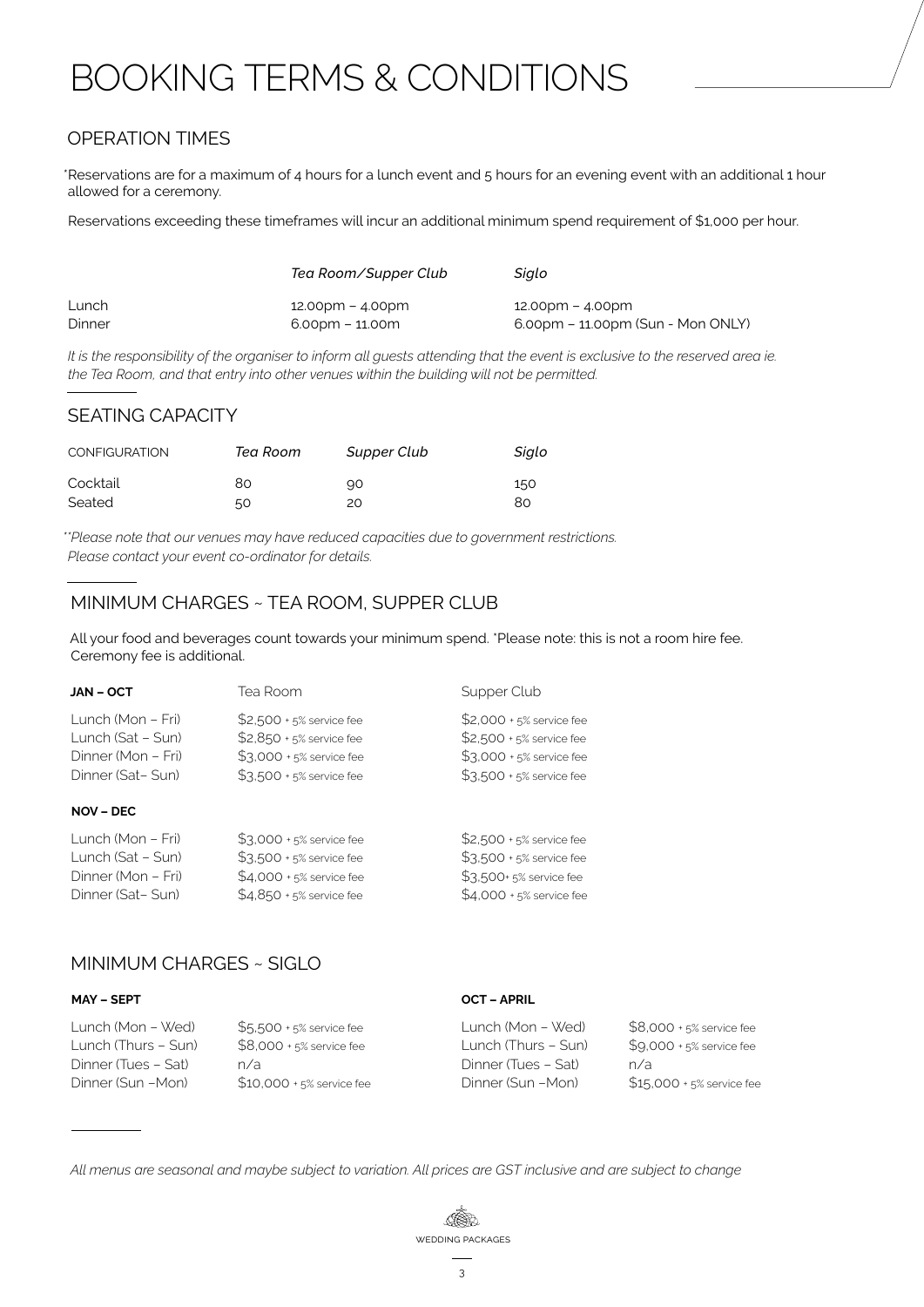# **VENILIE**

### What is included in hosting your wedding with us:

- Exclusive use of your desired venue space<br>• Cake table and cake cutting knife
- Cake table and cake cutting knife
- Gift table
- Tea light candles and holders (evening only)
- Hand towels, organic hand soap and moisturiser
- Linen table cloths, napkins
- iPod facilities in all venues and background music to suit the venue
- Professional and experienced staff dedicated to you on the day
- Specialised list of preffered suppliers
- Personalised menus for every quest
- Access to award winning in-house florist

# **CEREMONY**

## COST

| Siglo                 | \$1,200 Ceremony Fee + minimum spend |
|-----------------------|--------------------------------------|
| Melbourne Supper Club | \$750 Ceremony Fee + minimum spend   |
| Tea Room              | \$500 Ceremony Fee + minimum spend   |

### INCLUDING

- 12.5m astro turf aisle runner framed with boxed hedge (Siglo Only)
- 2 x rows of 5 wicker chairs on each side of the aisle (Siglo Only)
- Speaker with corded microphone
- Signing table clothed with white linen and two chairs
- Gift table

This is inclusive of a 2 hour bump in if available prior to the event and half an hour bump out time

Plus the venue minimum spend requirement – please refer to second page (Booking Terms & Conditions)

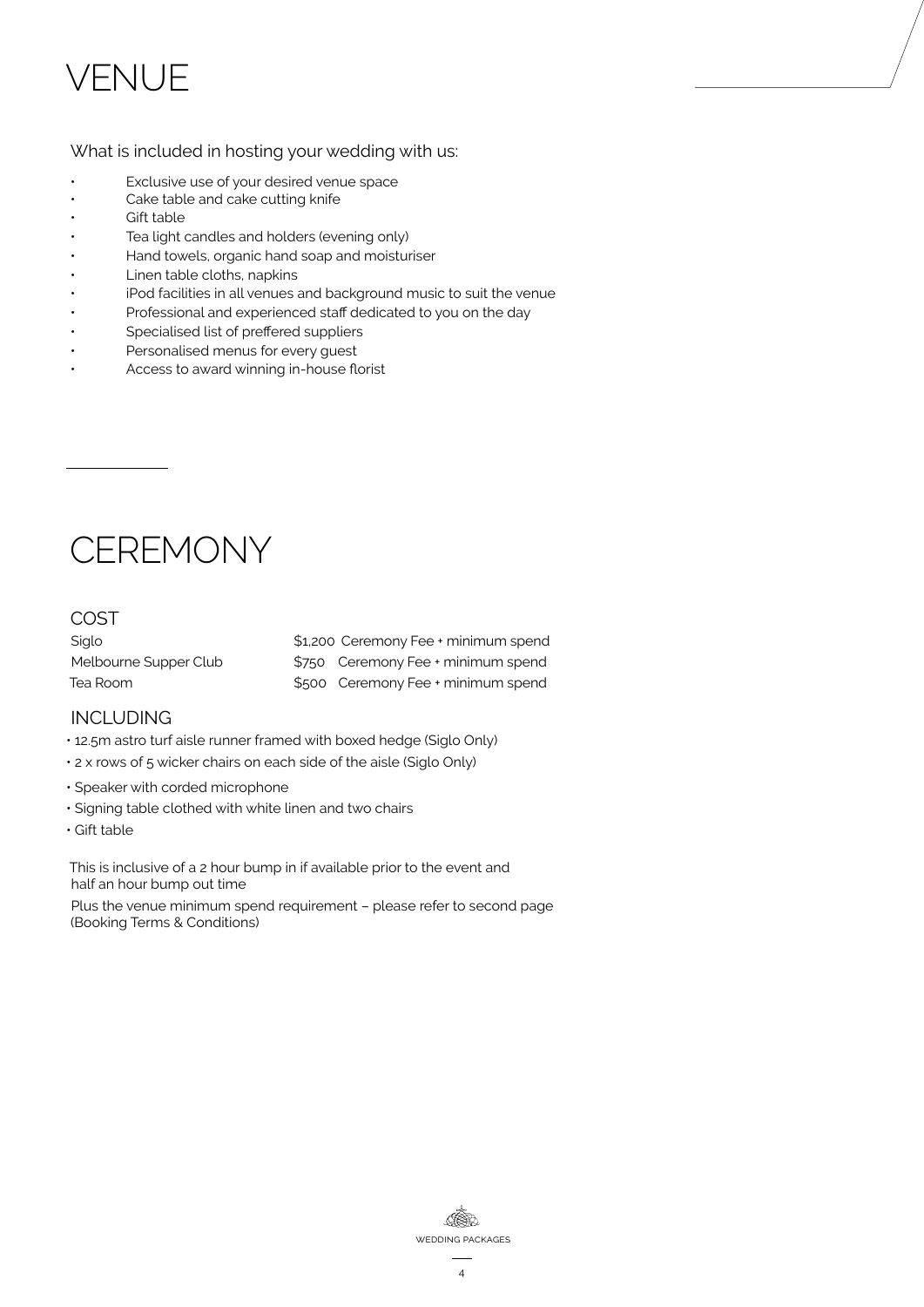# LA FAMIGLIA

# *"Sharing good food & wine is an essential part of life at the European."*

This menu is reflective of our passion for these elements, lending itself to celebration and conversation shared between old famiglia & new friendships forged across the dining table.

\$95.00 per person for 3 courses \$85.00 per person for 2 courses

# ENTRÉE

Marinated olives Oysters, mignonette Whipped cod roe, salmon caviar, blini House salumi, pickles Buffalo mozzarella, pickled fennel, herbs

### MAIN COURSE

Butcher's Cut, pepper sauce & mustard Grilled salmon, fennel and basil vierge

### ACCOMPANIMENTS

Green leaf & herb salad Pomme frites

### **CHEESF**

A selection of cheese from the Cheese Cellar

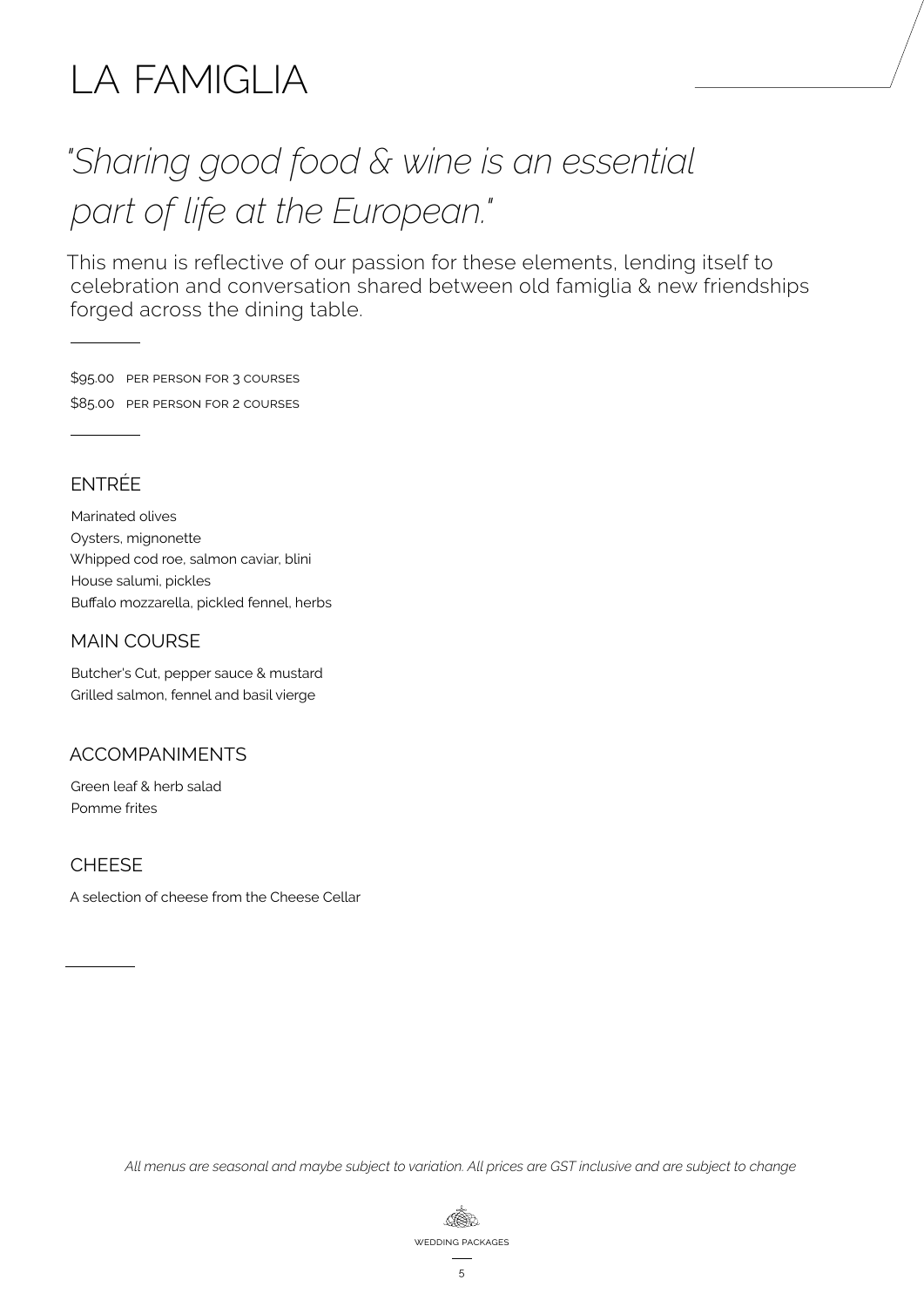# CANAPÉ MENU

*Grazing Table \$30.00 per person Canapés \$7.50 per person, per piece Tasting dishes \$15.00 per person, per piece*

### **GRAZING TABLE**

House cured meats, pickles, sourdough Salmon gravlax, fennel, capers, crackers A selection of cheese from the Cheese Cellar

## COLD

Oysters, mignonette Crostini of ricotta, broadbean, mint Whipped cod roe, caviar, blini Beef tartare, potato crisp Comté gougères, truffle aioli Proscuitto, pickled melon, lavosh Buffalo ricotta and tomato toast

### **HOT**

Beef polpette Soft curd croquettes Baked 1/2 shell scallop, salsa verde Polenta chip, sour cream European fried chicken, dijonnaise Sicilian arancini Grilled king prawn

# TASTING DISHES

Flathead goujons, chips, tartare sauce Pan fried sage and ricotta gnocchi, dell orto Wagyu beef burger, pickles Mushroom risotto, truffle oil Classic Reuben, Russian dressing

## **DESSERT**

Vanilla crème brûlée Cinnamon sugar donuts Gelato Primavera, mini cups Mini berry cheesecake

# RECOMMENDED COCKTAIL PACKAGES

1–2 Hour Package 4 pieces - 2 Cold & 2 Hot items (or Dessert) \$30.00 per person 6 pieces - 3 Cold & 3 Hot items (or dessert) \$45.00 per person

2–3 Hour Package

| 7 pieces - 4 Cold & 3 Hot items (or Dessert)                       |
|--------------------------------------------------------------------|
| 6 pieces + 1 tasting - 3 Cold, 3 Hot (or Dessert) & 1 Tasting Dish |
| 9 pieces + 1 tasting - 5 Cold, 4 Hot (or Dessert) & 1 Tasting Dish |

4–5 Hour Package Grazing Table + 8 pieces + 1 tasting - 4 cold, 4 hot  $& 1$  tasting dish \$105.00 per person Grazing Table + 8 pieces + 2 tasting  $-4$  cold, 4 hot & 2 tasting dish \$120.00 per person

\$52.50 per person \$60.00 per person \$75.00 per person

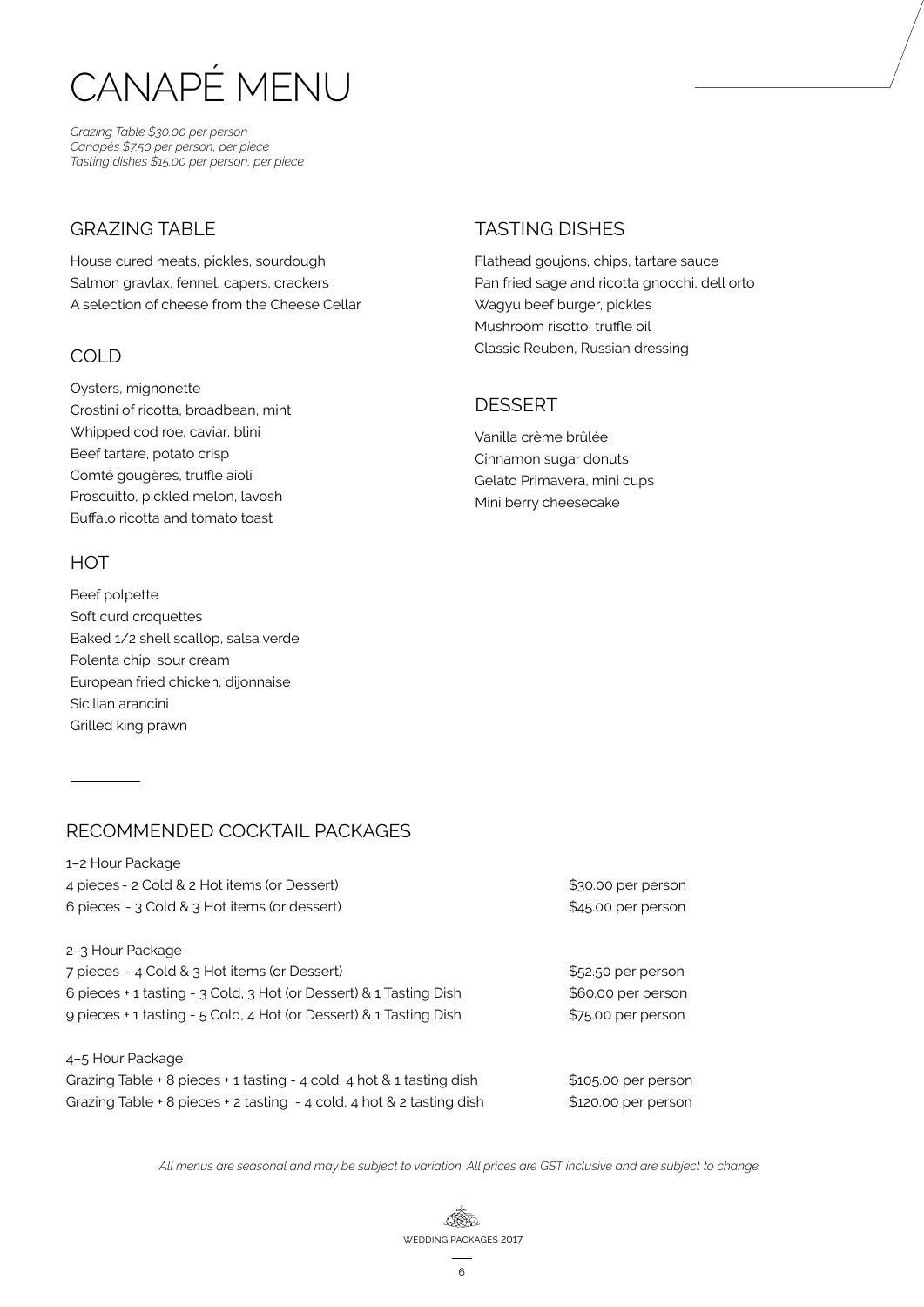# ADDITIONAL ITEMS

### SIDE DISHES

We recommend one side dish per 4 guests. Please choose a maximum of 3 options.

| Green beans, confit shallots                | \$17.00 |
|---------------------------------------------|---------|
| Green leaf & herb salad                     | \$17.00 |
| Pomme frites                                | \$17.00 |
| Duck fat roasted potatoes, garlic, rosemary | \$19.50 |

### DESSERT

#### please select

| Chocolate delice, salted caramel    | \$19.50 |
|-------------------------------------|---------|
| Tiramisu & amaretti espresso crunch | \$19.50 |
| Petit Fours                         | \$15.00 |

HIGH TEA

Mini chicken sandwiches Traditional cucumber sandwiches Savoury muffin Mini Meyer lemon tart Mini gelati cups Scones - cream and jam Fresh fruit *All beverages charged on consumption*

OCCASION CAKE (served whole with personalised plaque) \$9.50 PER PERSON Dark chocolate & raspberry roulade Flourless mandarin cake with citrus butter cream Lemon chiffon cake with lemon frosting Carrot cake with mascarpone frosting, pecan praline Red velvet with vanilla cream cheese mousse

BYO cake  $$7.50$  per person

BYO cupcakes/macarons extending the state of the S5.00 per person

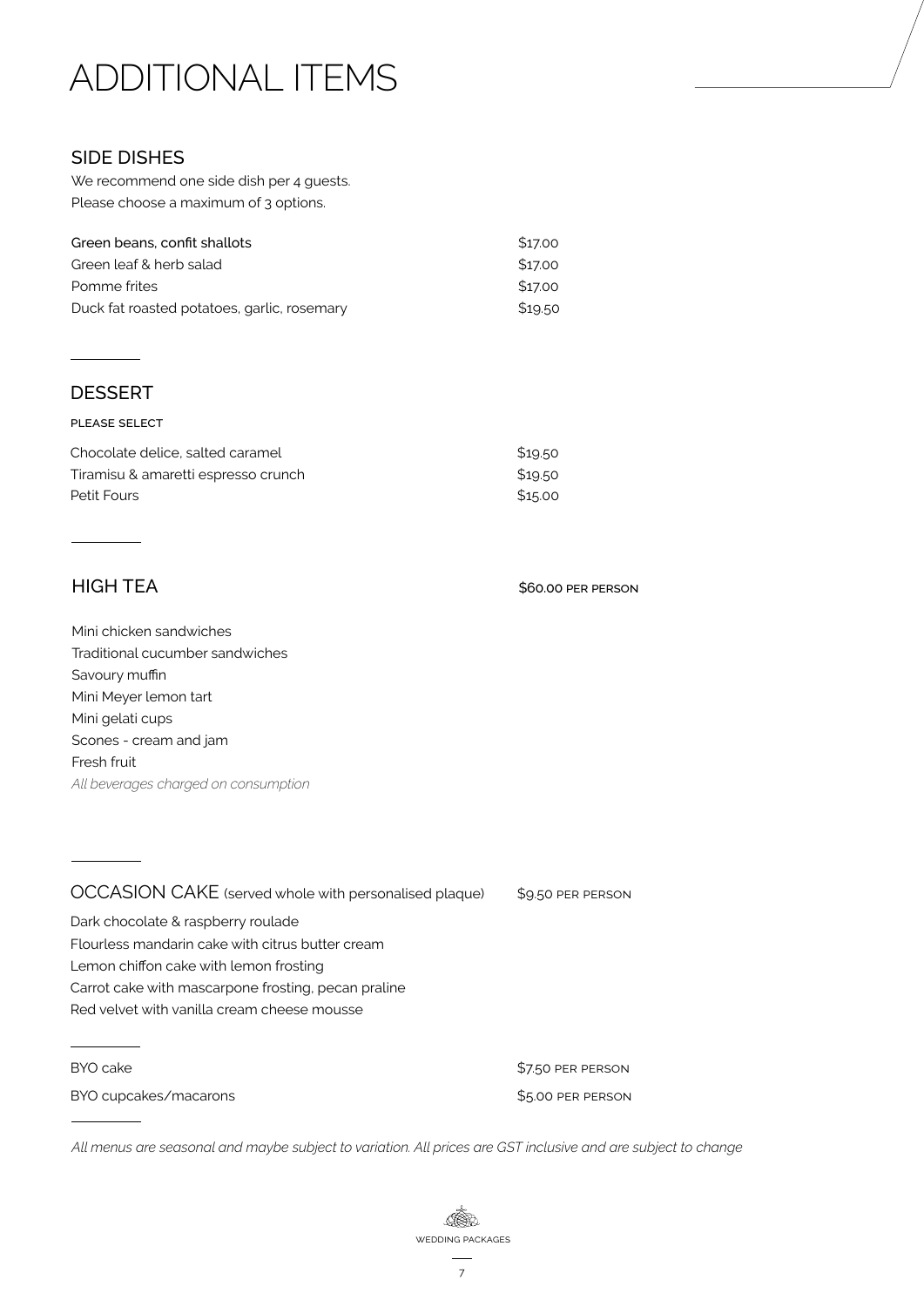# ADDITIONAL ITEMS CONTINUED

# KIDS MENU

please choose 2 weeks prior to your event (appropriate for children 12 and under)

2 x Courses (main course & dessert)  $$45.00$  PER PERSON 1 x Course (main course) **1** x Course (main course)

### MAIN COURSE

please choose 1 dish 2 weeks prior to your event

Fish & chips Spaghetti & meatballs Chicken schnitzel & chips

### DESSERT

A selection of gelato & sorbet

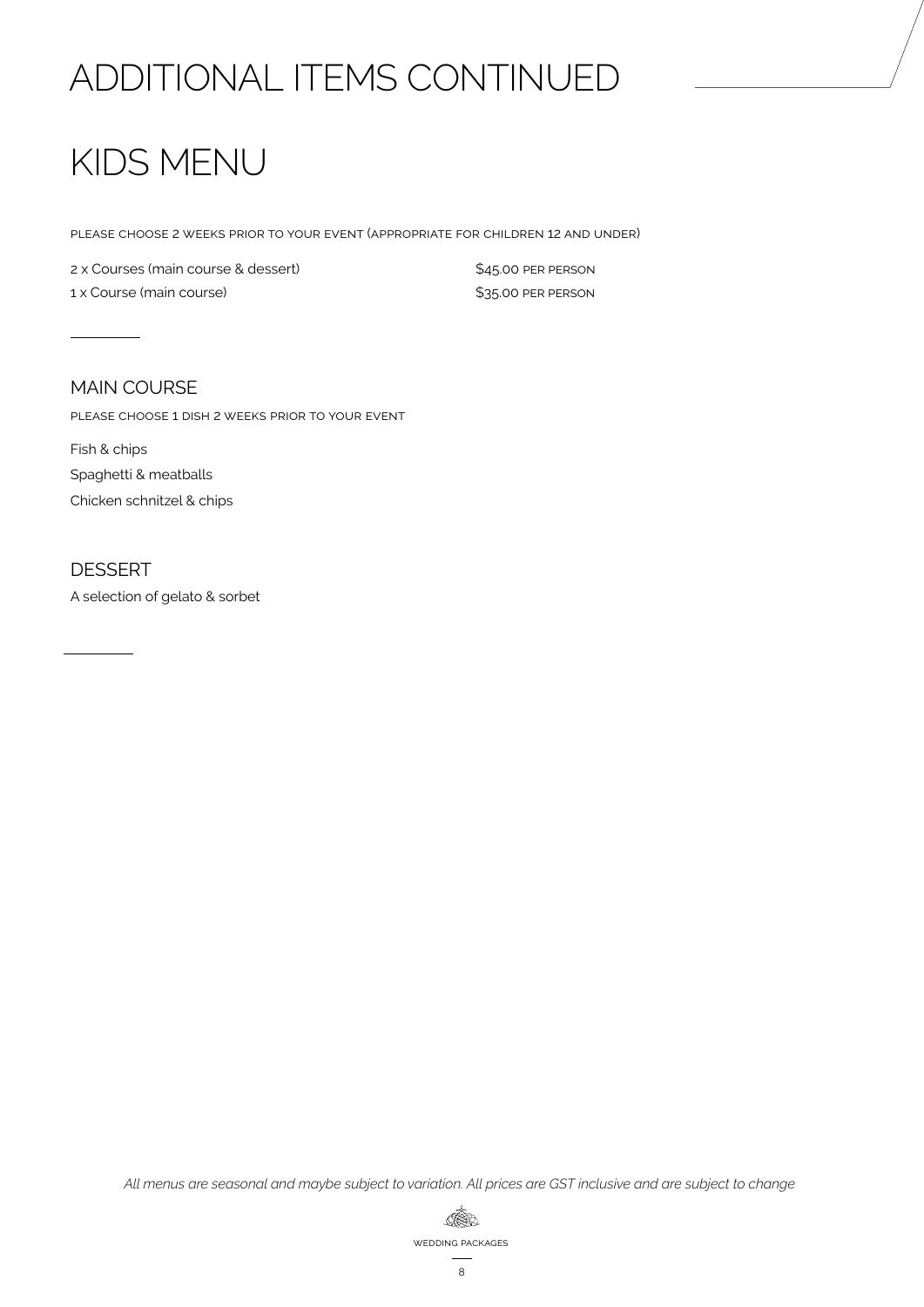# **WINES**

## BEVERAGES ON CONSUMPTION

We recommend selecting a sparkling, 2 white & 2 red wines.

A heavy & light beer, soft drink & mineral water will also be available.

### SPARKLING WINE

| <b>NV</b> | Vallformosa MVSA Cava Brut  | Penedès, Spain         | 50  |
|-----------|-----------------------------|------------------------|-----|
| <b>NV</b> | Bellussi Extra Dry Prosecco | Valdobbiadene, Italy   | 69. |
| <b>NV</b> | Clover Hill Tasmanian Cuvée | Tamar Valley, Tasmania | 76  |
| <b>NV</b> | Veuve Fourny Grande Réserve | Champagne, France      | 150 |
| <b>NV</b> | Pol Roger Brut Réserve      | Champagne, France      | 188 |

### WHITE WINE

| 2021 | Clos Clare Riesling                | Clare Valley, South Australia  | .58 |
|------|------------------------------------|--------------------------------|-----|
| 2020 | Terlan Pinot Grigio                | Alto Adige, Italy              | 85  |
| 2021 | Onannon Pinot Gris                 | Mornington Peninsula, Victoria | .58 |
| 2021 | Catalina Sounds Sauvignon Blanc    | Marlborough, New Zealand       | 53  |
| 2019 | Toolangi Chardonnay                | Yarra Valley, Victoria         | 53  |
| 2019 | Bouchard Bourgogne Blanc La Vignée | Burgundy, France               | 73  |
| 2019 | William Fèvre Petit Chablis        | Burgundy, France               | 84  |
| 2020 | Corymbia Chenin Blanc              | Swan Valley, Western Australia | 58  |

# ROSÉ WINE

| 2020 | Triennes Rosé IGP Mediterranée | Provence, France |  |
|------|--------------------------------|------------------|--|
|      |                                |                  |  |

# RED WINE

| 2019 | Tarrawarra Estate Pinot Noir               | Yarra Valley, Victoria            | 61 |
|------|--------------------------------------------|-----------------------------------|----|
| 2018 | Lucien Muzard Bourgogne Rouge              | Burgundy, France                  | 79 |
| 2020 | Pierre-Marie Chermette Beaujolais Griottes | Burgundy, France                  | 66 |
| 2019 | Pierre Amadieu Côtes-du-Rhône Rouge        | Rhone Valley, France              | 50 |
| 2016 | Poonawatta Four Corners Shiraz             | Eden Valley, South Australia      | 69 |
| 2019 | Parker Terra Rossa Cabernet Sauvignon      | Coonawarra, South Australia       | 68 |
| 2018 | Vasse Felix Cabernet Sauvignon             | Margaret River, Western Australia | 99 |
|      |                                            |                                   |    |

### DESSERT WINE

| 2017 | Lions de Suduiraut Sauternes 375ml | Sauternes, France |  |
|------|------------------------------------|-------------------|--|
|------|------------------------------------|-------------------|--|

*All menus are seasonal and maybe subject to variation. All prices are GST inclusive and are subject to change. Vintages are subject to change.*

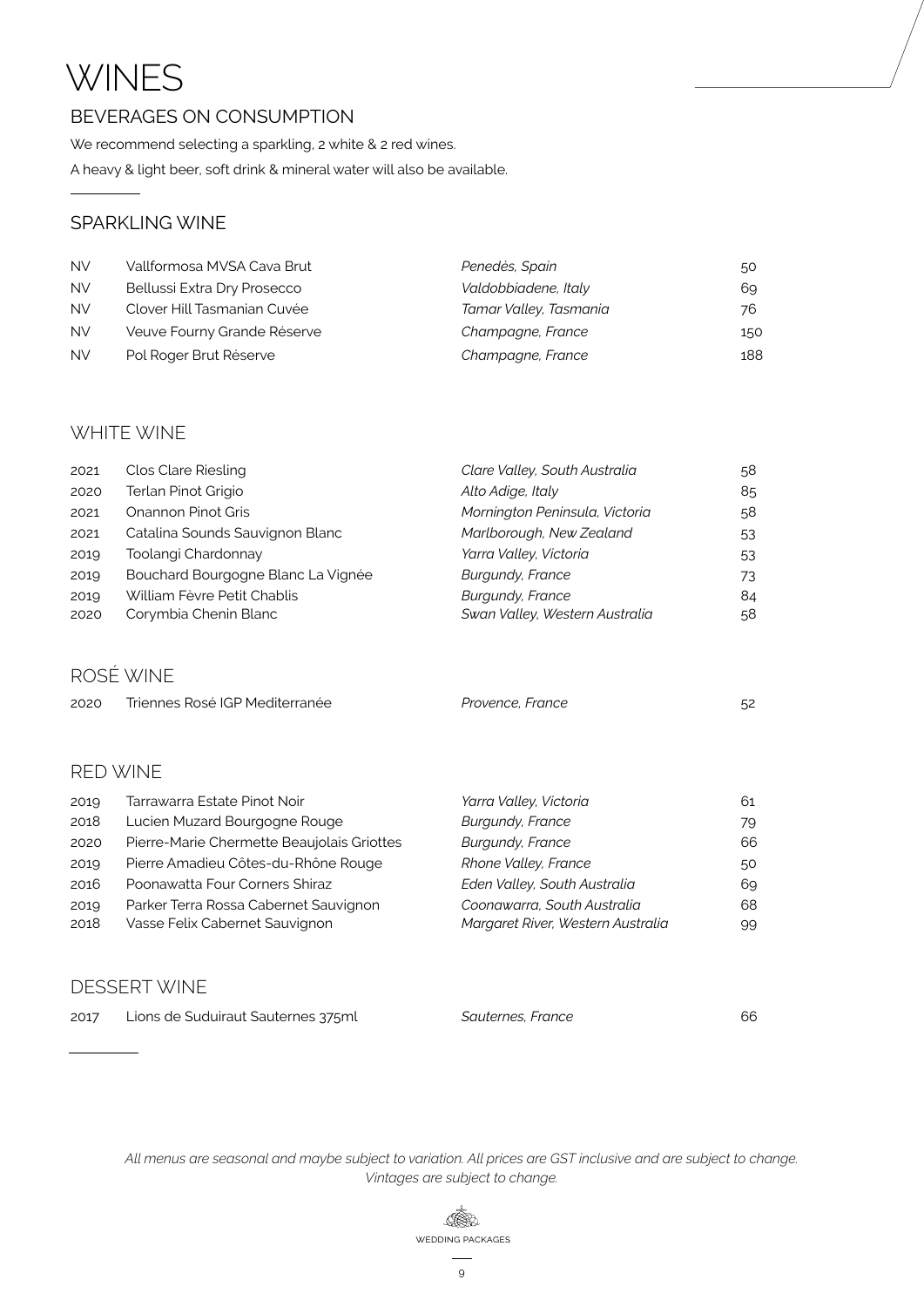# BEVERAGE PACKAGES

# *Classic Beverage Package*

wines are subject to change

| \$55.00 per person  |
|---------------------|
| \$75.00 per person  |
| \$90.00 per person  |
| \$105.00 per person |
|                     |

### **SPARKLING**

| <b>NV</b>                                      | Vallformosa MVSA Cava Brut          | Penedès, Spain         |  |
|------------------------------------------------|-------------------------------------|------------------------|--|
| <b>WHITE</b>                                   |                                     |                        |  |
| 2019                                           | Toolangi Chardonnay                 | Yarra Valley, Victoria |  |
| <b>RED</b>                                     |                                     |                        |  |
| 2019                                           | Pierre Amadieu Côtes-du-Rhône Rouge | Rhone Valley, France   |  |
| Heavy & light beer, soft drink & mineral water |                                     |                        |  |

# *Superior Beverage Package*

wines are subject to change

 $\sim 10^{-1}$ 

| 2 hours | \$65.00 per person  |
|---------|---------------------|
| 3 hours | \$85.00 per person  |
| 4 hours | \$100.00 per person |
| 5 hours | \$115.00 per person |
|         |                     |

### SPARKLING

| <b>NV</b>    | Clover Hill Tasmanian Cuvée                                    | Tamar Valley, Tasmania                                   |  |  |  |
|--------------|----------------------------------------------------------------|----------------------------------------------------------|--|--|--|
|              | <b>WHITE</b>                                                   |                                                          |  |  |  |
| 2021<br>2019 | Clos Clare Riesling<br>Bouchard Pere & Fils Bourgogne Blanc    | Clare Valley, South Australia<br><b>Burgundy, France</b> |  |  |  |
| <b>RFD</b>   |                                                                |                                                          |  |  |  |
| 2019<br>2016 | Tarrawarra Estate Pinot Noir<br>Poonawatta Four Corners Shiraz | Yarra Valley, Victoria<br>Eden Valley, South Australia   |  |  |  |

*Heavy & light beer, soft drink & mineral water* 

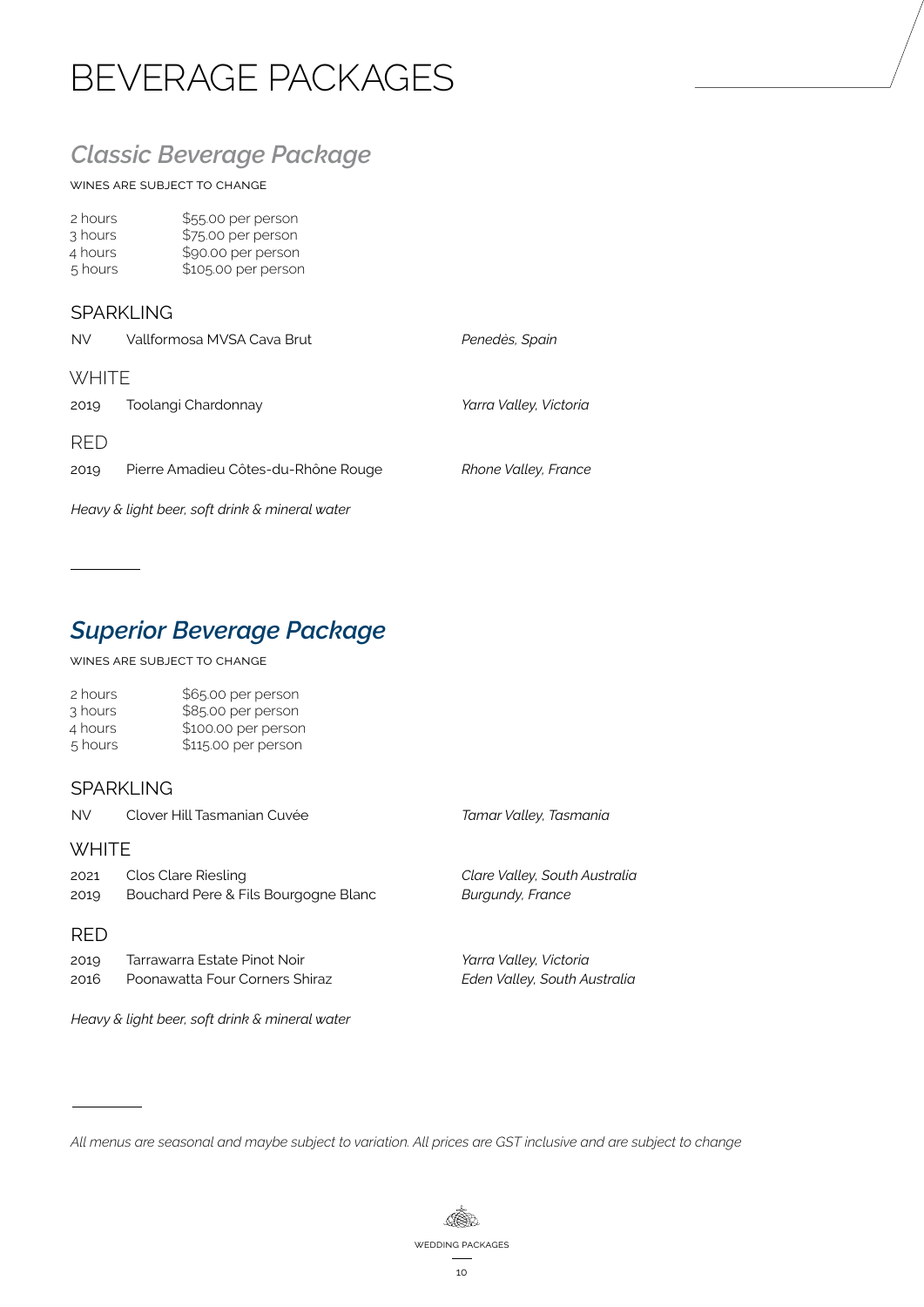# BEVERAGE PACKAGES CONTINUED

# *Exclusive Beverage Package*

wines are subject to change

| 2 hours | \$95.00 per person  |
|---------|---------------------|
| 3 hours | \$120.00 per person |
| 4 hours | \$135.00 per person |
| 5 hours | \$150.00 per person |

### **CHAMPAGNE**

| <b>NV</b>    | Veuve Fourny Grande Réserve    | Champagne, France                 |  |
|--------------|--------------------------------|-----------------------------------|--|
| <b>WHITE</b> |                                |                                   |  |
| 2020         | Terlan Pinot Grigio            | Alto Adige, Italy                 |  |
| 2019         | William Fèvre Petit Chablis    | Chablis, France                   |  |
| <b>RED</b>   |                                |                                   |  |
| 2018         | Lucien Muzard Bourgogne Rouge  | Burgundy, France                  |  |
| 2018         | Vasse Felix Cabernet Sauvignon | Margaret River, Western Australia |  |

*Heavy & light beer, soft drink & mineral water* 

# BEERS & CIDER

| Trumer Pils ~ 4.8%            | Austria       | \$14.00 |
|-------------------------------|---------------|---------|
| Peroni Red Label ~ 4.7%       | Italv         | \$11.00 |
| Sierra Nevada Pale Ale ~ 5.6% | United States | \$13.00 |
| Arquiteka Cider ~ 6.6%        | Yarra Valley  | \$9.50  |

# LOW ALCOHOL

*\*Select a maximum of 2 options*

| Odd Bird Blanc de Blancs by Richard Juhlin French Sparkling Wine ~ 0% | \$48.00 |
|-----------------------------------------------------------------------|---------|
| 'NON' Non Alcoholic Wine $\sim$ 0%                                    | \$50.00 |
| Heaps Normal $XPA \sim 0\%$                                           | \$9.00  |
| Trumer Hopfenspiel $\sim$ 2.9%                                        | \$10.00 |

# **COCKTAILS**

| <b>Aperol Spritz</b>                  | Prosecco, Aperol & Soda                                  | \$19.50 |  |
|---------------------------------------|----------------------------------------------------------|---------|--|
| Southside                             | Tanqueray Gin, Mint & Lime                               | \$24.00 |  |
| Negroni                               | Campari, Gin & Rosso                                     | \$24.00 |  |
| Pimms Cup                             | Pimms, Dry Ginger Ale, Lemonade, Mint, Cucumber & Orange | \$24.00 |  |
| Tom Collins                           | Tanqueray Gin, Lemon & Soda                              | \$24.00 |  |
| Margarita                             | Tequila, Cointreau, Lime & Salt                          | \$25.00 |  |
| $^*$ Coloot a manufau um of a optiona |                                                          |         |  |

*\*Select a maximum of 2 options*

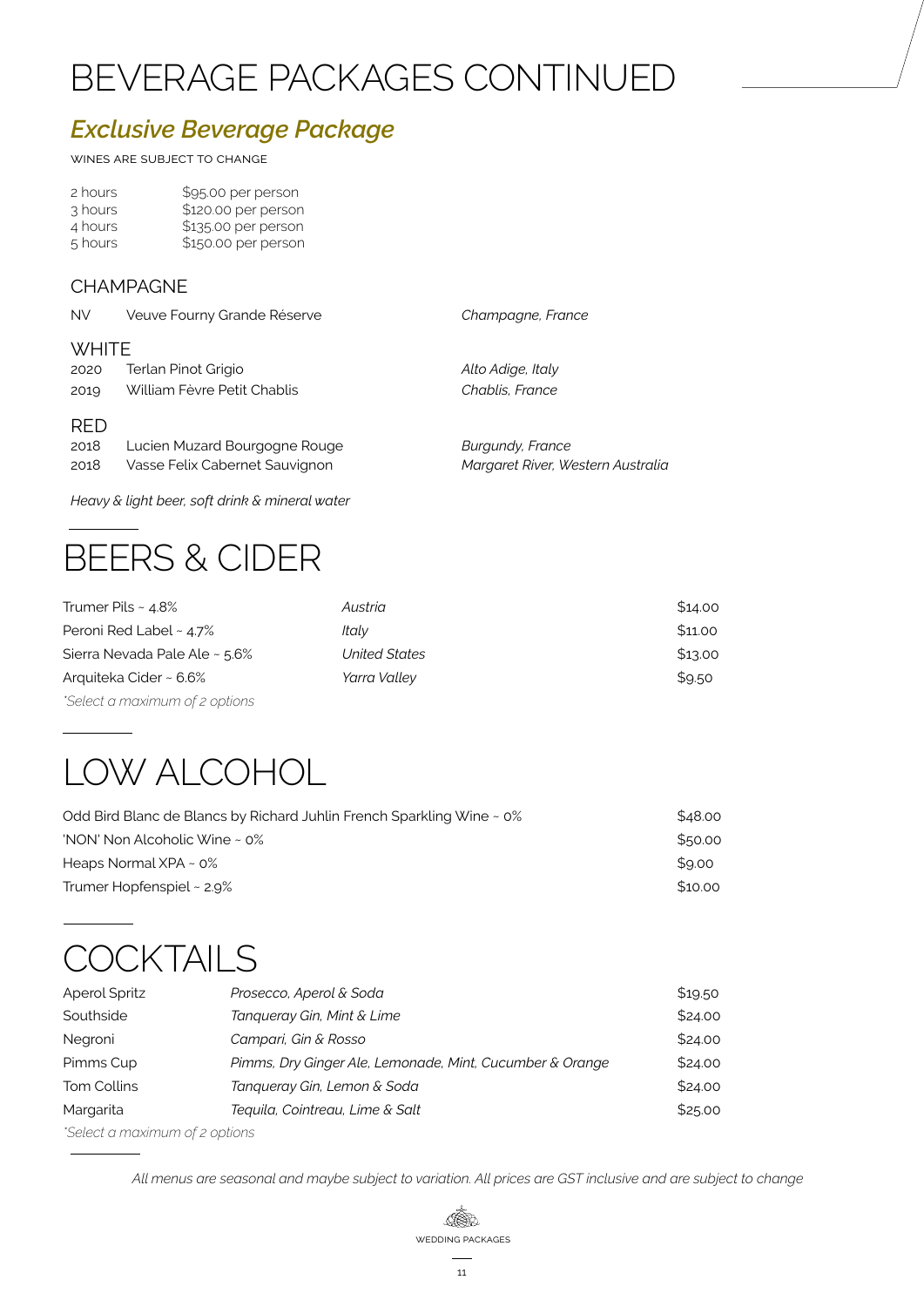# ADDITIONAL INFORMATION

# SECURE PARKING



SECURE PARKING 392 Bourke Street Melbourne VIC 3000

 $\overline{\mathsf{E} \mathsf{Secure} | \mathsf{P}}$ 

#### Telephone: 03 9613 0000



FIRST PARKING

34 – 60 Little Collins Street, Melbourne VIC 3000

Telephone: 1300 178 727

# WHEELCHAIR ACCESS

There is no wheelchair access to the Tea Room, Melbourne Supper Club or Siglo. The only private room that has wheelchair access is the Spring St Grocer Cheese Cellar, which has service lifts.

# LOCATION



**CLICK ON MAP** 



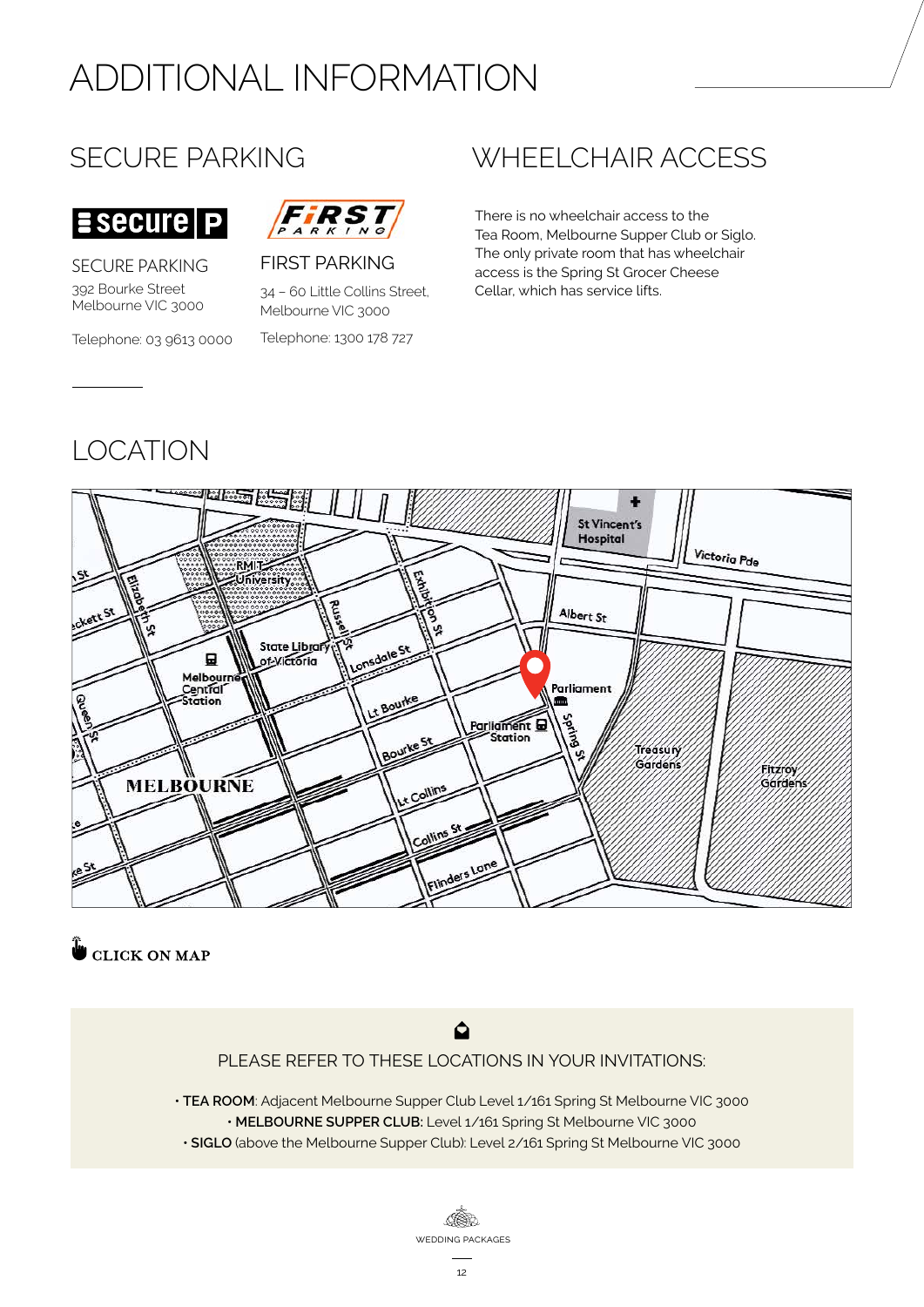# ADDITIONAL INFORMATION CONTINUED

#### DECORATIONS: We do not permit rose petals, confetti or rice.

DANCING & MUSIC: Please note we do ask guests to be mindful of our other venues whilst enjoying each individual space. We do have restrictions in place to protect the atmosphere of our other venues, therefore dancing and DJ's do need to be approved by the event organiser prior to booking. Please note we have a 'no dancing' policy in the Tea Room.

#### BUMP IN & BUMP OUT TIMES

- 1 Spring Street Events will be available for clients to bump in 2 hours before their event. This includes all external suppliers (for example florists, stylists & theming companies). A schedule of delivery times and supplier contact details must be provided to Spring Street Events 7 days before the event.
- 2 Spring Street Events staff is not available to assist with bumping in or bumping out of any furniture or decorations that are not belonging to the venue.
- 3 Spring Street Events do not have a cool room for flowers however there is space to store a wedding cake on the day of the event.
- 4 Bump out must be completed within 30 minutes after the conclusion of the event. This includes any furniture, table settings or floral arrangements.
- 5 If bump out is not completed within the 30 minutes, the event may be subject to additional venue hire rates. The venue takes no responsibility for damage or theft of any items left behind. The venue is not able to store items post event.

# PREFFERED SUPPLIERS

#### CELEBRANT FLORIST

**PRECIOUS CELERRATIONS**  Precious Fawcett 0421 947 824 [preciouscelebrations.com.au](https://preciouscelebrations.com.au/)

VISIT WEBSITE

[FLOWERS BY THE ROAD STALL \(our in house florist\)](http://theroadstall.com.au/)



Claire 0450 496 729 events@theroadstall.com.au

**VISIT WEBSITE** 

#### [PHOTOGRAPHERS & FILMMAKERS](http://tesskelly.net/)

/TESS KELLY/ [TESS KELLY PHOTOGRAPHY](http://tesskelly.net/) photography Tess Kelly 0409 547 019 contact@tesskelly.net

**VISIT WEBSITE** 

#### ENTERTAINMENT



#### MELBOURNE ENTERTAINMENT COMPANY

Nathan 1300 858 981 [www.melbourneentertainmentco.com.au](www.ritualunion.com.au)

**VISIT WEBSITE** 

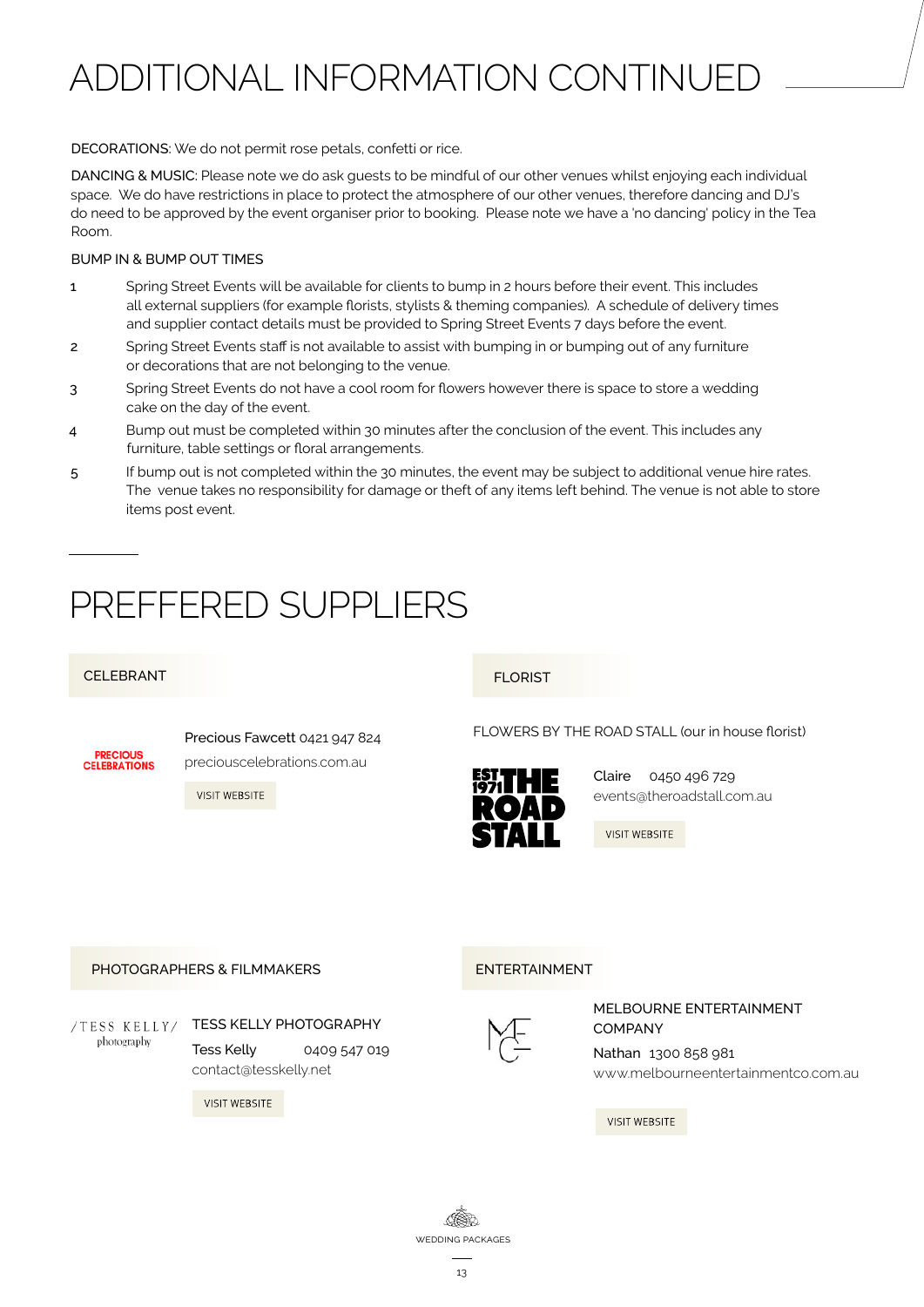# BOOKING CONFIRMATION FORM

| Today's Date:                    |             | Business Hours N <sup>o</sup> :                |        |  |
|----------------------------------|-------------|------------------------------------------------|--------|--|
| Event Organisers Name:           |             | Mobile N <sup>o</sup> :                        |        |  |
| <b>Reservation Date:</b>         |             | Email Address:                                 |        |  |
| Contact for the event:           |             | Postal Address:                                |        |  |
|                                  |             |                                                |        |  |
|                                  |             |                                                |        |  |
| Approximate Number of Guests:    | Start Time: | End Time:                                      |        |  |
| I'm booking the following event: |             | □ Ceremony □ Lunch □ Lunch □ Dinner □ Cocktail | Other: |  |
| Room / Area:                     |             |                                                |        |  |

**WEDDING CEREMONY**

 $\Box$  Siglo \$1200  $\Box$  Melbourne Supper Club \$750  $\Box$  Tea Room \$500 *\*Plus minimum spends*

 $\Box$  An indoor back-up option is available in the Melbourne Supper Club in case of extreme weather \$500

 $\Box$  Menu tasting in the European for 2 people (food only)

*For the tasting we simply charge the same prices as mentioned in the packages per person for the food component. Canapés are not available for a menu tasting.*

 $\Box$  45 minute Consultation with a Sommelier tasting a maximum of 6 wines \$100 per person

 $\Box$  1 hour Wedding Rehearsal (at a convenient time to both parties) \$500

Photography in venues other than your primary area (\$250 per venue 15 mins only)

 $\Box$  Siglo  $\Box$  Melbourne Supper Club  $\Box$  Tea Room

*Subject to availability*

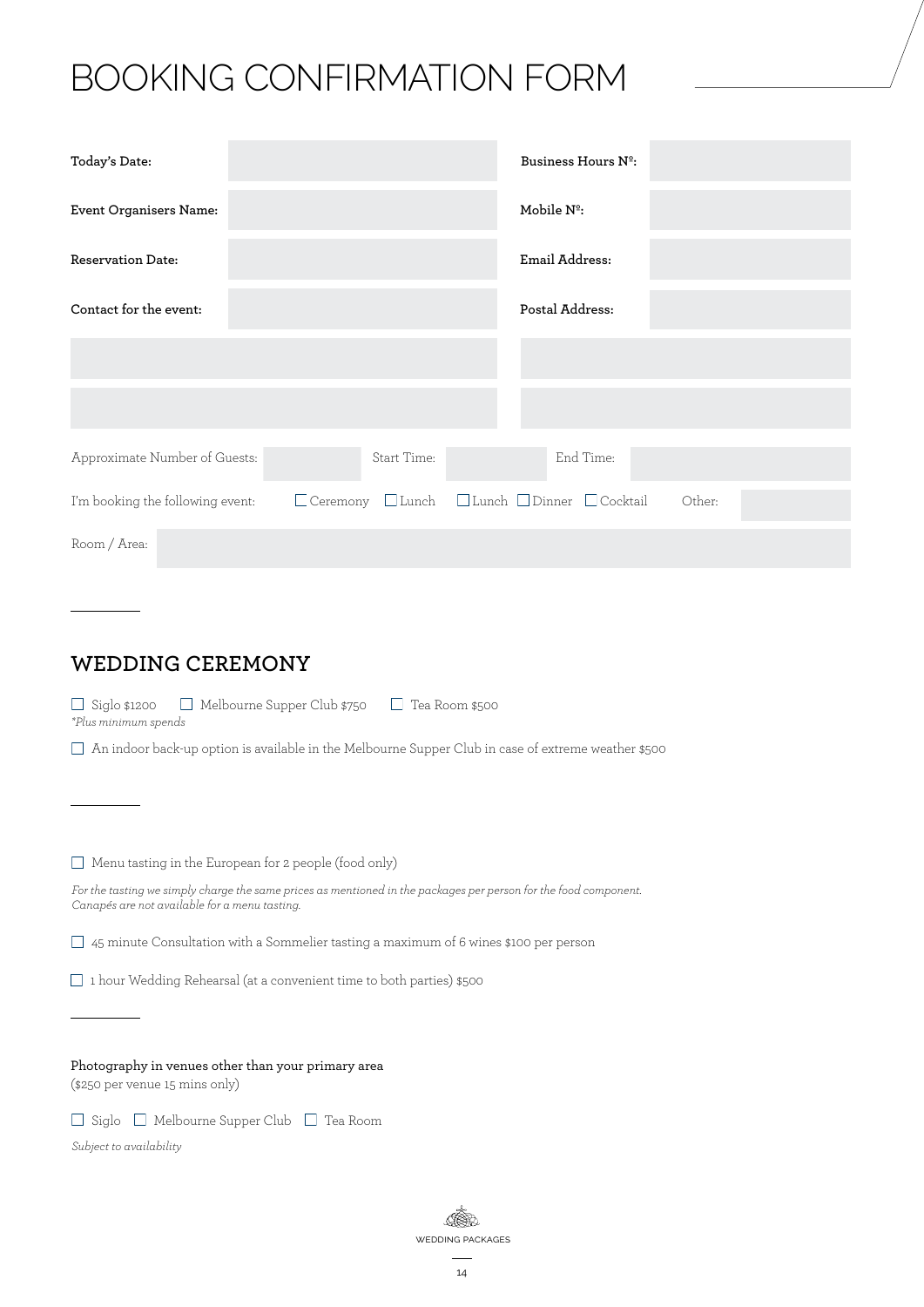# BOOKING CONFIRMATION FORM cont.

# **WEDDING CEREMONY** *continued*

#### Additional AV and Equipment requirements

■ Data Projector \$250 → Projector Screen \$90

Additional wicker chairs for ceremony \$10 per chair

Cakeage \$7.50 per person

**Entertainment Meal (Band/Photographer)** Main Course \$45 per person

# TERMS & CONDITIONS

#### BOOKINGS & CONFIRMATION

Bookings are accepted on a "first come, first served basis", so if your initial inquiry was for general information, we do highly recommend that you check the availability of dates before returning the confirmation sheet.

Bookings cannot be confirmed until this form has been completed and signed and the deposit has been made.

#### RESTAURANT RIGHTS

Save for any negligence on its behalf, the European / MSC/ CWS/ Siglo/ Tea Room accepts no responsibility or liability for any loss or damage to any property belonging to the client or the client's guests. We reserve the right in our absolute discretion to exclude or remove any undesirable persons from the function or premises without liability. The client shall conduct the function in an orderly manner and in full compliance with the rules of the management and in accordance with all applicable laws.

At the conclusion of your event, your account will need to be finalised by credit card or cash. All guests will be required to vacate the venue and it is the responsibility of the organiser to inform all guests attending that the event is exclusive to the reserved area ie. The Tea Room and that entry into other venues are not permitted.

Please note that we require menu selections as soon as possible. If menus are not selected with two weeks prior to your event, the 'chef's choice' menu will be allocated.

All prices are inclusive of GST. These prices are subject to change at management's discretion.

#### CONFIRMATION & PAYMENT

For all catering, including beverage packages (if applicable), we require notification for the confirmed number of guests no later than 48 hours prior to the event. Once confirmed, this will be the minimum number catered and charged for. Any additional guests will be charged accordingly.

A 5% service fee applies to all event bookings.

*Balance of Payment is required at the close of your event unless otherwise arranged with the event manager. Please note: If payment is made after the date of the event, a 5% surcharge to the total bill will apply.*

My signature confirms that I have read and understood the terms and conditions as stated above and will adhere to them.

Signature: Date: Date: Date: Date: Date: Date: Date: Date: Date: Date: Date: Date: Date: Date: Date: Date: Date: Date: Date: Date: Date: Date: Date: Date: Date: Date: Date: Date: Date: Date: Date: Date: Date: Date: Date: D

(FRE) wedding packages